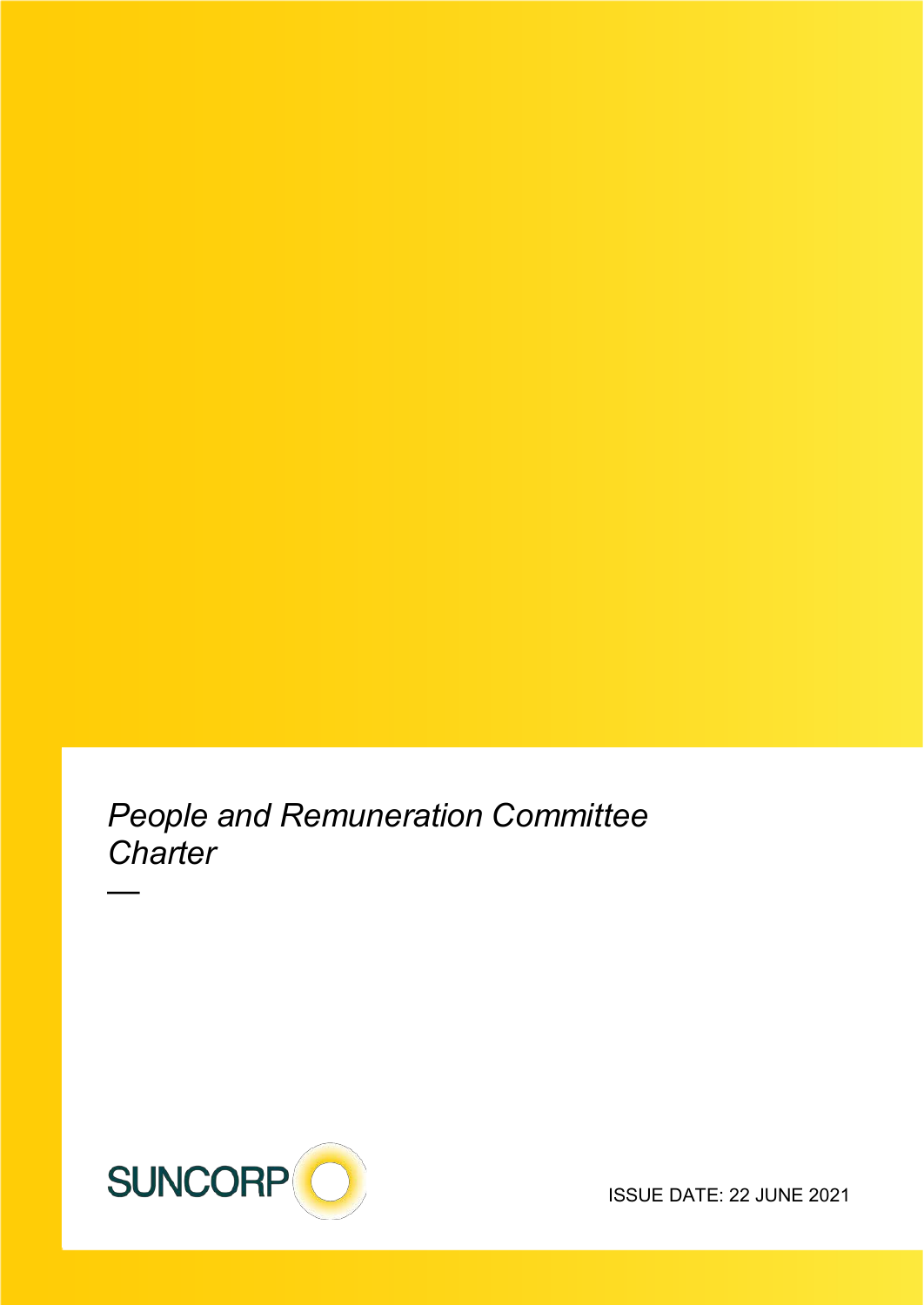# Introduction

This is the Charter of the People & Remuneration Committee. The People & Remuneration Committee, appointed by the Board of the Company specified in item 1 of the Schedule also operates as the People & Remuneration Committee for the Group, and performs the functions outlined in this Charter, for each of the entities (if any) specified in item 2 of the Schedule.

The purpose of the People & Remuneration Committee is to assist the Board in fulfilling its responsibilities. This is done by ensuring that the people and remuneration frameworks support the achievement of the Company's strategic and cultural objectives and are fair, transparent and responsible, as expected by our shareholders and the wider community.

# **Definitions**

The following terms have the following meanings:

**"Accountable Persons"** means person(s) that are accountable persons under the Banking Executive Accountability Regime (**BEAR**), as detailed in Part IIAA of *the Banking Act 1959* (Cth).

"**Board**" means the Board of the Company and the board of each of the entities (if any) specified in item 2 of the Schedule.

"**Company**" means the company specified in item 1 of the Schedule.

"**Company Secretary**" means the company secretary of the Company.

"**EGM**" means Executive General Manager.

"**Group**" means the Company and the entities (if any) specified in item 2 of the Schedule.

"**Group Executives**" means senior executive positions directly reporting to the Group CEO & Managing Director*.*

**"Other Responsible Persons***"* means person(s) or categories of persons that may be specified by the Australian Prudential Regulation Authority (APRA) from time to time, or any other person(s) who, in the opinion of the Board or the People & Remuneration Committee, can materially affect the financial soundness or operations of the Suncorp Group.

"**People & Remuneration Committee**" means the people and remuneration committee of the Group.

"**Remuneration Policy**" means the remuneration policy set by the Board for the Suncorp Group.

"**Suncorp Group**" means the Suncorp Group Limited group of companies.

## Role

The People & Remuneration Committee is responsible for performing the duties set out in this Charter and assisting the Board in establishing and overseeing appropriate SuncorpGrouppolicies and practices in relation to:

- Remuneration arrangements;
- Retention arrangements of the Group Executives;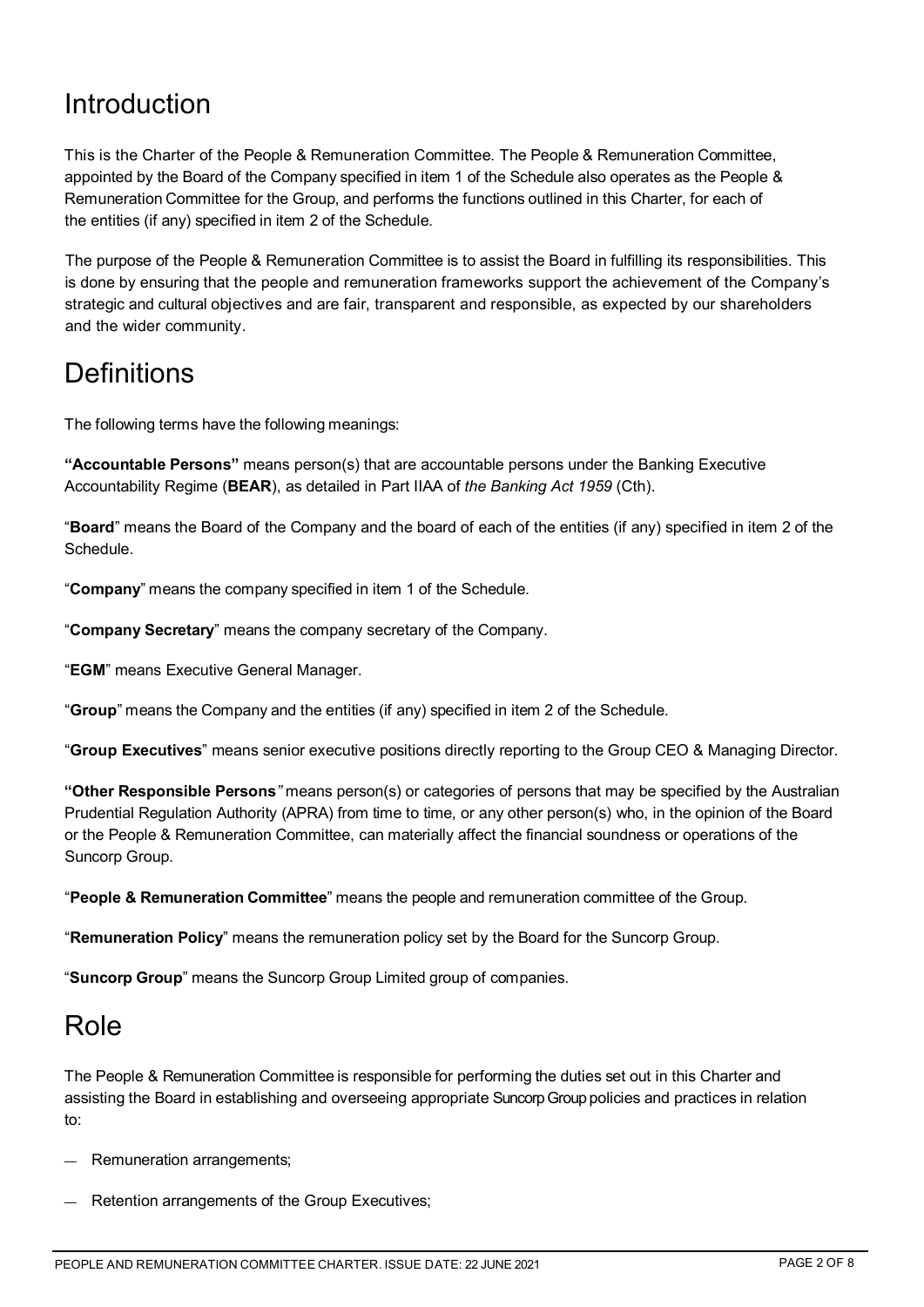- Employee engagement, talent management and employee relations strategies;
- Organisational culture;
- Remuneration of directors;
- Superannuation arrangements; and
- Diversity and inclusion.

Remuneration arrangements include, but are not limited to:

- mix or remuneration components (e.g. fixed pay, short term incentives, long term incentives, cash and equity based benefits, sales and volume based incentives and replacement award provided upon joining Suncorp Group);
- measures of performance;
- performance targets;
- key contract terms:
- timing of payments; and
- eligibility to receive payments, including the application of malus and clawback considerations for the Group CEO & Managing Director and Group Executives.

## **Composition**

The People & Remuneration Committee will be appointed by the Board and shall comprise not less than three directors. All members of the People & Remuneration Committee must be non-executive directors, and a majority of members must be independent.

A member of the Risk Committee will be appointed by the Board to be a member of the People & Remuneration Committee.

## Chairman

The Board shall appoint one of the People & Remuneration Committee members, other than the Chairman of the Board or the Chairman of the Risk Committee, to serve as the People & Remuneration Committee Chairman. The People & Remuneration Committee Chairman must be an independent director. The People & Remuneration Committee Chairman and People & Remuneration Committee membership will be confirmed annually.

## Administrative matters and procedures

Meetings shall be held at a frequency determined by the People & Remuneration Committee but not less than four times per year. Special meetings may be convened by the People & Remuneration Committee Chairman as required.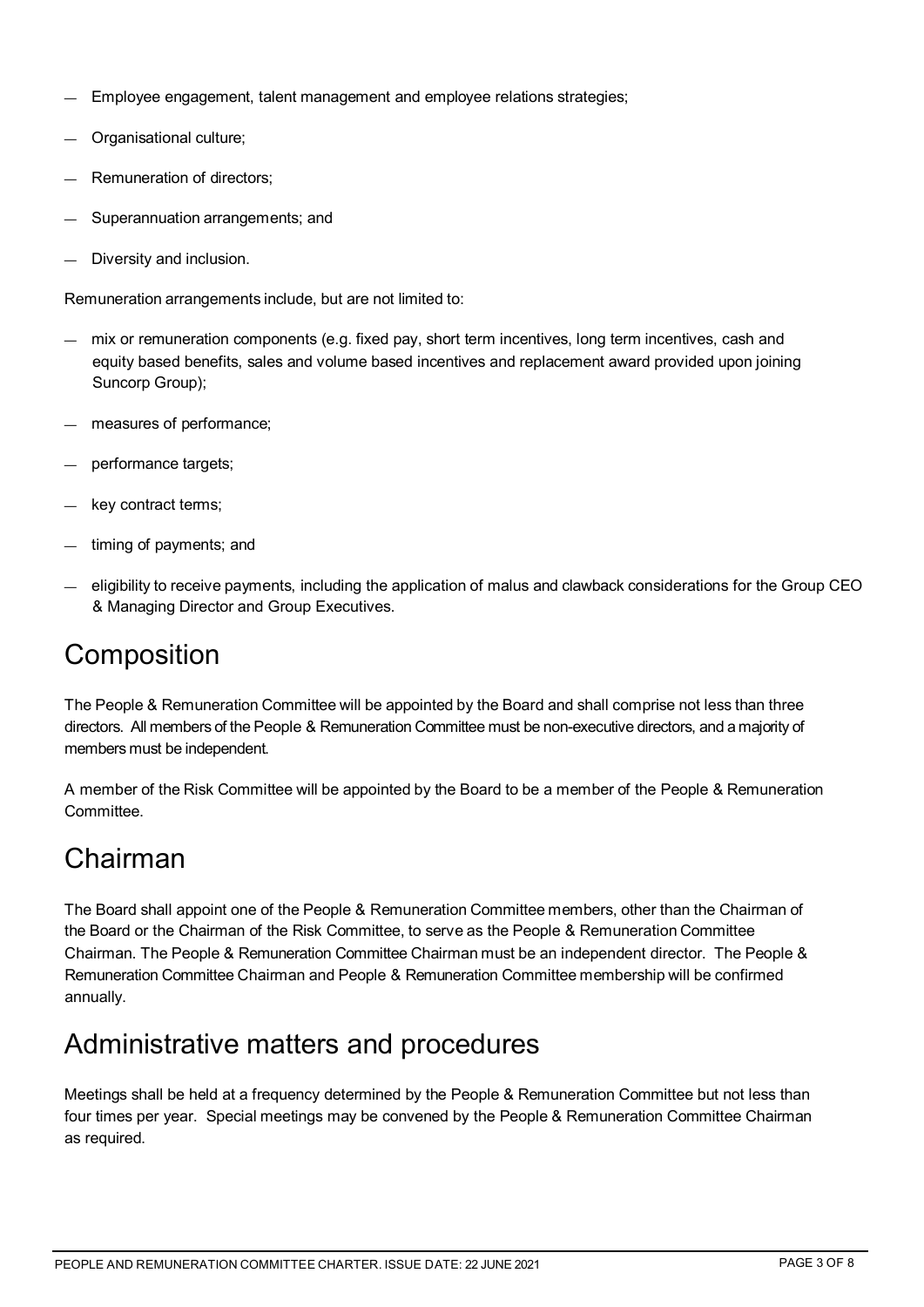Other non-executive directors of the Board, who are not People & Remuneration Committee members, may attend meetings of the People & Remuneration Committee as observers and receive copies of papers.

Non-committee members, including the Group CEO & Managing Director, the Group Executive People & Culture, representatives of management or any other person may attend part or all of any meeting of the People & Remuneration Committee at the invitation of the People & Remuneration Committee Chairman.

A quorum of any meeting will be two members or such other number determined by the Board. The agenda and supporting documentation will be circulated to the People & Remuneration Committee members a reasonable period in advance of each meeting.

The secretary of the People & Remuneration Committee will be the Company Secretary, or such other person as nominated by the Board. The secretary of the People & Remuneration Committee will circulate minutes to members of the People & Remuneration Committee and the Board as soon as practicable after each meeting.

# Reporting

The People & Remuneration Committee shall regularly update the Board about People & Remuneration Committee activities and make appropriate recommendations.

The People & Remuneration Committee shall provide reports to the Risk Committee on any information that may be relevant to the Risk Committee's duties and responsibilities, and, in particular, in relation to any material gaps identified in the Suncorp Group's control environment that the Risk Committee may need to consider when assessing the Suncorp Group's risk profile.

The People & Remuneration Committee shall regularly review this Charter and its continuing adequacy, together with an evaluation of the People & Remuneration Committee's performance and the extent to which the People & Remuneration Committee has met the requirements of the Charter.

Specifically, reporting by the People & Remuneration Committee will include:

- recommending any changes in the Charter to the Board;
- self-assessing the effectiveness of the People & Remuneration Committee on a regular basis; and
- regularly reporting to the Board on the activities of the People & Remuneration Committee.

## Duties and Responsibilities

### **Remuneration Reporting**

The People & Remuneration Committee will:

- oversee the preparation of any relevant remuneration reports required by law or listing rules or requested by the Board, including relevant remuneration sections of Suncorp Group's annual report and other shareholder documents; and
- review, recommend and provide relevant assurances to the Board for approval of the Remuneration Report to be included in the annual Directors' Report.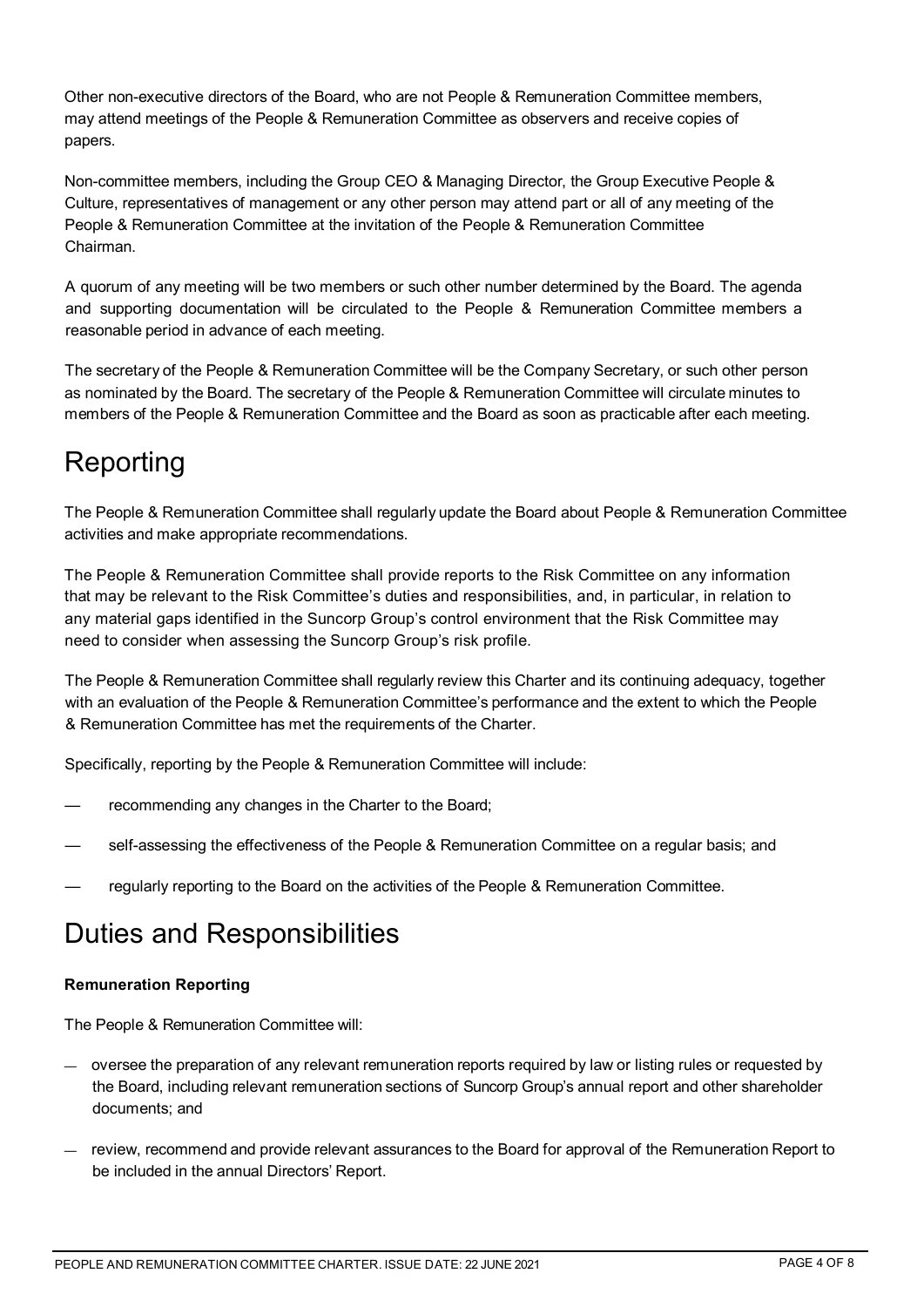#### **Remuneration**

The People & Remuneration Committee will review and make recommendations to the Board on:

- the remuneration arrangements of:
	- the Group CEO & Managing Director;
	- Group Executives;
	- EGM Internal Audit;
	- Other Responsible Persons;
- recruitment, retention, termination and succession planning for senior executives, including the Group CEO & Managing Director and Group Executives;
- the size of the annual short-term incentive and fixed pay increase pools across the Group;
- performance conditions for annual short-term incentive grants for the Group CEO & Managing Director and Group Executives;
- $-$  decisions relating to deferral of variable remuneration, malus and / or clawback for the Group CEO & Managing Director, Group Executives, EGM Internal Audit, Other Responsible Persons, and any other Accountable Persons;
- the remuneration of Suncorp Group non-executive directors; and
- the remuneration structure for the categories of persons covered by the Remuneration Policy.

The People & Remuneration Committee will:

- conduct regular reviews of, and make recommendations to the Board on, the Remuneration Policy, including an assessment of the Remuneration Policy's effectiveness and compliance with laws, regulations and the requirements of APRA's prudential standards;
- review and make recommendations to the Board on the structure and operation of equity-based plans, including any major changes or developments to the plans;
- implement the operation of equity-based plans (including making any changes to them and grants under them) where the Board delegates its powers to the People & Remuneration Committee to do so;
- review and monitor compliance with the Group's minimum shareholding requirement; and
- annually assess the performance outcomes of the Group CEO & Managing Director, Group Executives (as recommended by the Group CEO & Managing Director) and EGM Internal Audit (as recommended by the Chief Risk Officer and Chairman of the Audit Committee and make recommendations to the Board on remuneration outcomes.

### **People**

With respect to the 'people' aspects of environmental, social and governance considerations for the Suncorp Group, the People & Remuneration Committee shall: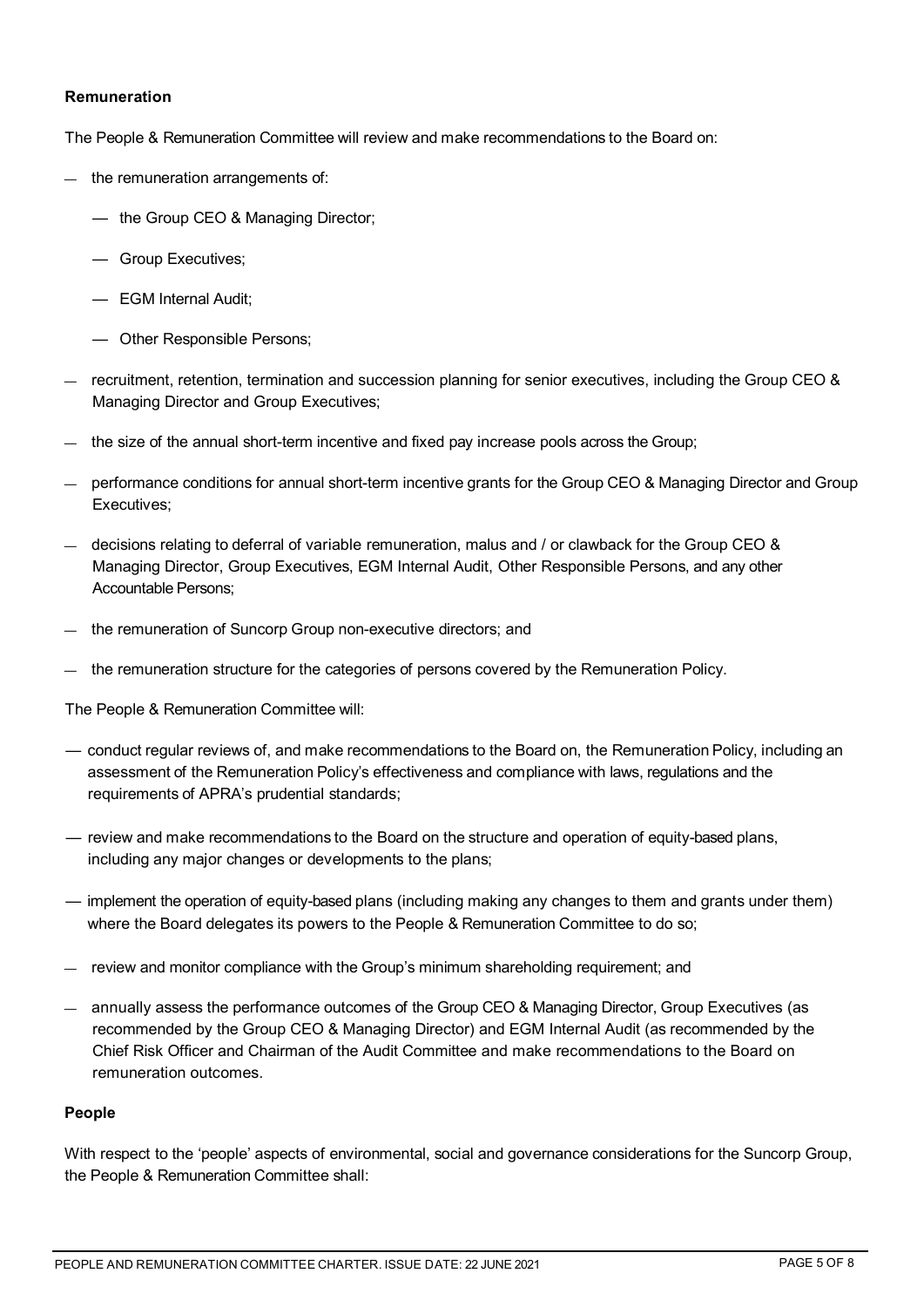- review and monitor diversity and inclusion across the Suncorp Group and make recommendations to the Board on measurable objectives for achieving diversity in the composition of the Board, Group Executives and employees generally, and remuneration by gender, and recommend strategies or changes to address any gaps;
- review on behalf of the Board remuneration by gender, and recommend strategies or changes to address any pay gap;
- review executive talent development programs designed for Group Executives, senior management and critical roles;
- review people strategies designed to attract, retain, develop and motivate employees and consider their effectiveness;
- review, approve or vary employee relations strategies, including communication strategies with employee representative groups;
- review engagement results and action plans, and monitor their implementation;
- review and make recommendations to the Board on the policies and practices relating to the retention of Group Executives;
- review reports on culture and make recommendations to the Board on actions that the Committee considers necessary to instill, or reinforce, a positive organisational culture (for risk culture refer to the Board Risk Committee Charter);
- consider any matter relating to:
	- health and safety, as requested by the Board or Board Risk Committee; and
	- culture, as requested by the Board or Board Risk Committee.

The People & Remuneration Committee shall take appropriate action to ensure that the People & Remuneration Committee, the Board and management have available to them sufficient information and external advice to ensure informed decision-making regarding remuneration setting and remuneration and performance assessment outcomes, including obtaining input and reviewing reports from the Risk Committee, as required.

The People & Remuneration Committee, if choosing to engage third party experts, has the power to do so in a manner that ensures that the engagement, including any advice received, is independent.

The People & Remuneration Committee shall encourage and facilitate shareholder and other stakeholder engagement in relation to the Company's remuneration policies and practices.

# Standing Delegation

When Board approval cannot be obtained within the required timeframe, upon the recommendation of the Group CEO & Managing Director, the Chairman of the Board and the Chairman of the People & Remuneration Committee are authorised to approve the:

- appointment of Group Executives and their arrangements on appointment;
- remuneration changes for Group Executives; and
- termination of Group Executives and their arrangements on termination.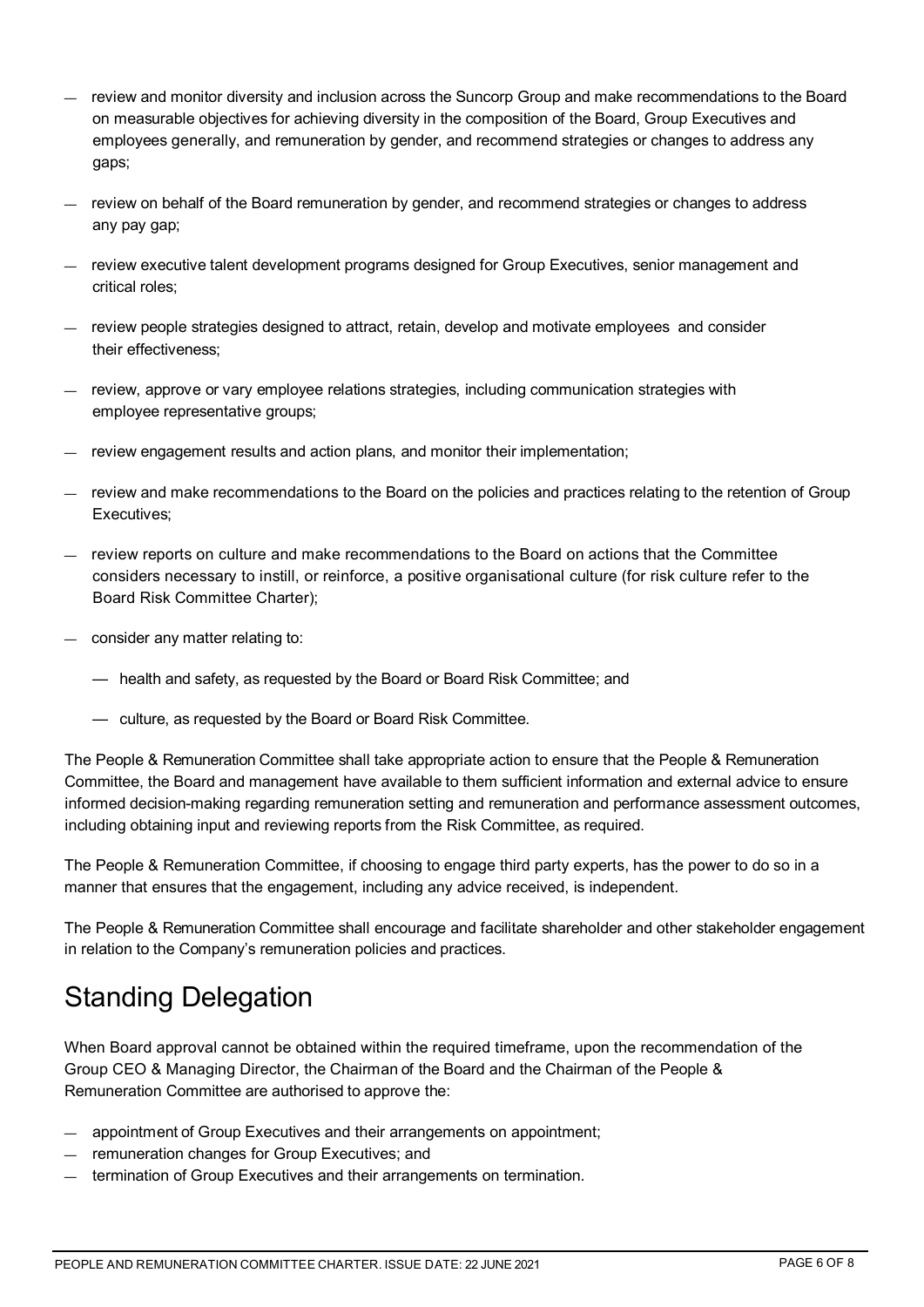# Other Matters

The Chairman of the People & Remuneration Committee will report to the Board, at the Board meeting next following a meeting of the People & Remuneration Committee, on matters considered by the People & Remuneration Committee.

The People & Remuneration Committee shall have free and unfettered access to any personnel (internal or external) in carrying out its duties. If engaging third-party experts, the People & Remuneration Committee may do so in a manner that ensures the engagement and any advice received is independent.

All members of the People & Remuneration Committee must be available to meet with APRA on request.

In respect of Suncorp Portfolio Services Limited (SPSL), the People & Remuneration Committee shall establish and oversee the appropriate policies and annual recommendations in relation to remuneration, incentives and superannuation arrangements for the following:

- any category of persons or persons specified by the Australian Prudential Regulation Authority (APRA) and any other person(s) who, in the opinion of the People & Remuneration Committee or the SPSL Board, can affect the financial soundness of SPSL; and
- the SPSL Chairman and Non-executive directors.

### Interaction with other committees

The People & Remuneration Committee has free and unfettered access to other Board Committees.

The Chairman of the People & Remuneration Committee will meet with the Chairman of the Audit Committee and the Chairman of the Risk Committee (and other standing committees of the Board as appropriate) to consider and share key information identified by those committees and where appropriate, reporting to the Board for consideration.

# Rights of access and authority

Each member of the People & Remuneration Committee has free and unfettered access to executives of the Group, risk and financial control personnel and other relevant parties, and rights to seek explanations and additional information from management.